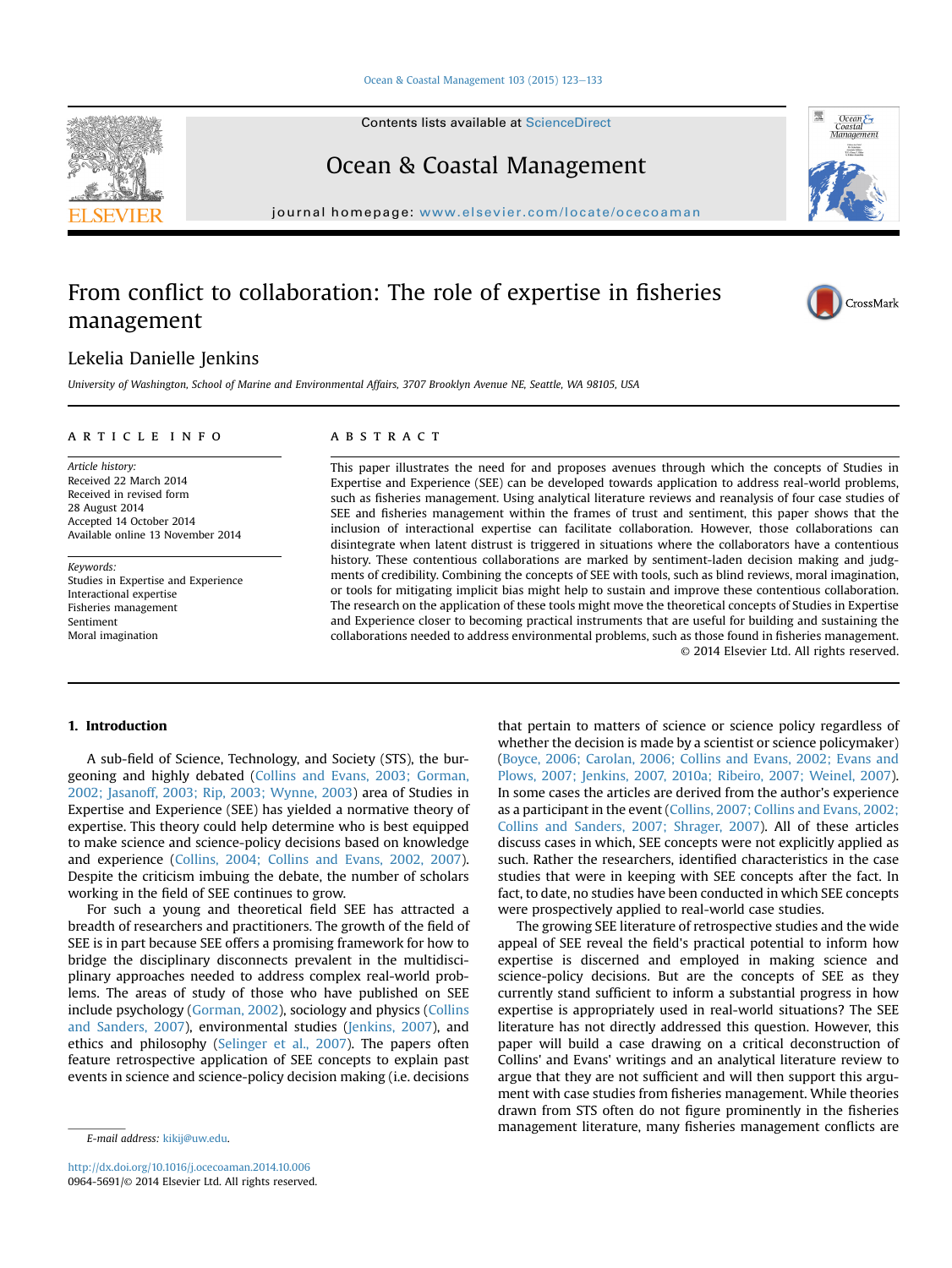excellent illustrations of STS concepts. At their heart fisheries management conflicts are often about the implications that scientific findings and technological regulations hold for fishing communities. There are several case studies in the literature focusing on SEE and fisheries management [\(Jenkins, 2007, 2010a; Johnson,](#page-9-0) [2011; Johnson and McCay, 2012\)](#page-9-0). This paper will draw on this subset of the SEE literature, examining how SEE helps explain past failures of collaborative efforts in fisheries management, and how SEE might be enhanced with future research.

The goal of this paper is to encourage the field of SEE towards the first steps of honing the theory so that it will be applicable to help solve real-world problems. It will also suggest avenues of future research that could yield tools for addressing the deficiencies in the application of SEE concepts to real-world problems. By no means is the intent to suggest that SEE is an alternative fisheries management scheme. Rather at this stage SEE concepts should be viewed as a knowledge innovation nearing prototype stage. If future development and testing is successful, SEE concepts might be a tool to add to the fisheries management toolkit, as well as to other applied fields, such as environmental management writ large and public health.

### 2. Background

In their inaugural SEE paper, [Collins and Evans \(2002\)](#page-9-0) divide science studies into three waves. They delineate the First Wave of Science Studies as occurring in the 1950s and 1960s. During this Wave, society accepted that a sound scientific training licensed a person to speak with authority and decisiveness on their and other fields of study. The status quo was top-down decision making with scientists at the top deciding on matters of science and technology.

Collins and Evans define the Second Wave of Science Studies as beginning in the early 1970s and continuing today. This is "the age of democracy" that sought to balance the top-down system and be more inclusive. During this Wave, political rights have become interchangeable with scientific expertise, removing the boundary between scientists and the public. Under this paradigm, any person with an interest in a technical matter has a right to engage in decision making about it. The result is that the decision-making process is laden with too many actors, some of whom have an interest in the problem but no relevant knowledge or skills that can help address it. Finding that neither of these Waves is acceptable for facilitating the best decision making in scientific and technical matters, Collins and Evans proposed a Third Wave of Science Studies ([Collins and Evans, 2002\)](#page-9-0).

The Third Wave would be "the age of expertise". Collins and Evans proposed the redrawing of a boundary line, not between scientist and laity, but between experts and non-experts. They suggest that the Second and Third Waves can and should coexist. The addition of the Third Wave will allow people to exercise their political rights to be heard on a matter, but will confer decisionmaking authority to those with relevant expertise [\(Collins and](#page-9-0) [Evans, 2002](#page-9-0)).

SEE identifies different categories of expertises, most notably interactional and contributory expertises. Interactional expertise is the ability to speak about a specialism as though one were an expert in that area. It is gained through immersion in a community or culture and is defined as a solely linguistic ability; an interactional expert would not be able to practice the specialism about which they can converse. Contributory expertise on the other hand, is the ability to make an advancement in a specialist field. As presented by Collins and Evans the designations of these expertises is properly determined by analysis of the written knowledge (i.e. can a person write in such a way that an expert would judge them to be an expert as well). However, this is an arbitrarily restrictive constraint that does not reflect, real-world discernment of expertise, especially the influence of social bias on discernment.

By drawing on analytical literature reviews and case studies that apply SEE concepts to fisheries management, this paper will show that there is a consistent pattern of social issues that hindered the utility of SEE concepts. The remainder of this paper will demonstrate that the issues of accessibility, credibility, and bias that the Second Wave sought to address remain intimately tied to the concepts of the Third Wave. One cannot strive to objectively determine decision-making authority based on expertise without accounting for the fact that people are often sentimental and subjective in their judgments.

The findings section of this paper will show that while one's ability to discern expertise can be beneficial in increasing the effectiveness of some decision-making processes, it can also disrupt those processes if one's discernment is bias. Furthermore, the reliance on social perceptions to discern expertise tends to be a default mechanism related to the fact that technical expertise is built on ubiquitous expertise, i.e. the ability widely held by most members of society to make a technical judgment on the basis of social understanding. Moreover, this default dependence on social perceptions over technical knowledge in making judgments of expertise tends to be triggered in circumstances of controversial, adversarial, and stressful conditions. This paper will illustrate these ideas with case studies where contributory and interactional expertises were engaged but the decision-making processes still floundered. To further support these ideas, this paper will build upon past studies of factors influencing trust and perceptions of credibility as well as research on unconscious bias. Finally, the discussion section will then offer avenues, such as moral imagination, for developing tools that could be combined with the concepts of SEE to allow for more accurate discernment of expertise and facilitate more collaborative multidisciplinary decision making in science and science policy.

#### 3. Methods

This study is comprised of four stages: 1) a critical deconstruction of the SEE theory, 2) an analytical review of the applied SEE literature, 3) reanalysis of four existing SEE case studies within the frames of trust and sentiment, and 4) conceptual validation. The central method in each analytical stage was constant comparison, which involves an inductive qualitative process of iterative examination and note-taking to identify meaningful similarities and differences between pieces of data [\(Bernard and Ryan, 2010\)](#page-9-0).

#### 3.1. Critical deconstruction of the SEE theory

Stage one involved a critical deconstruction of the core theoretical writings of Collins and Evans, the founders of SEE. The research questions driving this phase of research was: What are the logical inconsistencies and weaknesses in SEE theory concerning the concept of discernment and application of expertise? And, how might these inconsistencies impact the real-world utility of SEE theory? After identifying these inconsistencies/ weaknesses, the study drew on related bodies of research to illustrate that these inconsistencies/weaknesses were relevant concerns.

#### 3.2. Analytical review of the applied SEE literature

Stage two moved the study from theory to application. It involved identifying and analyzing SEE literature pertaining to the application of SEE concepts (or more exactly interventions that were characteristic of SEE concepts) to real-world case studies.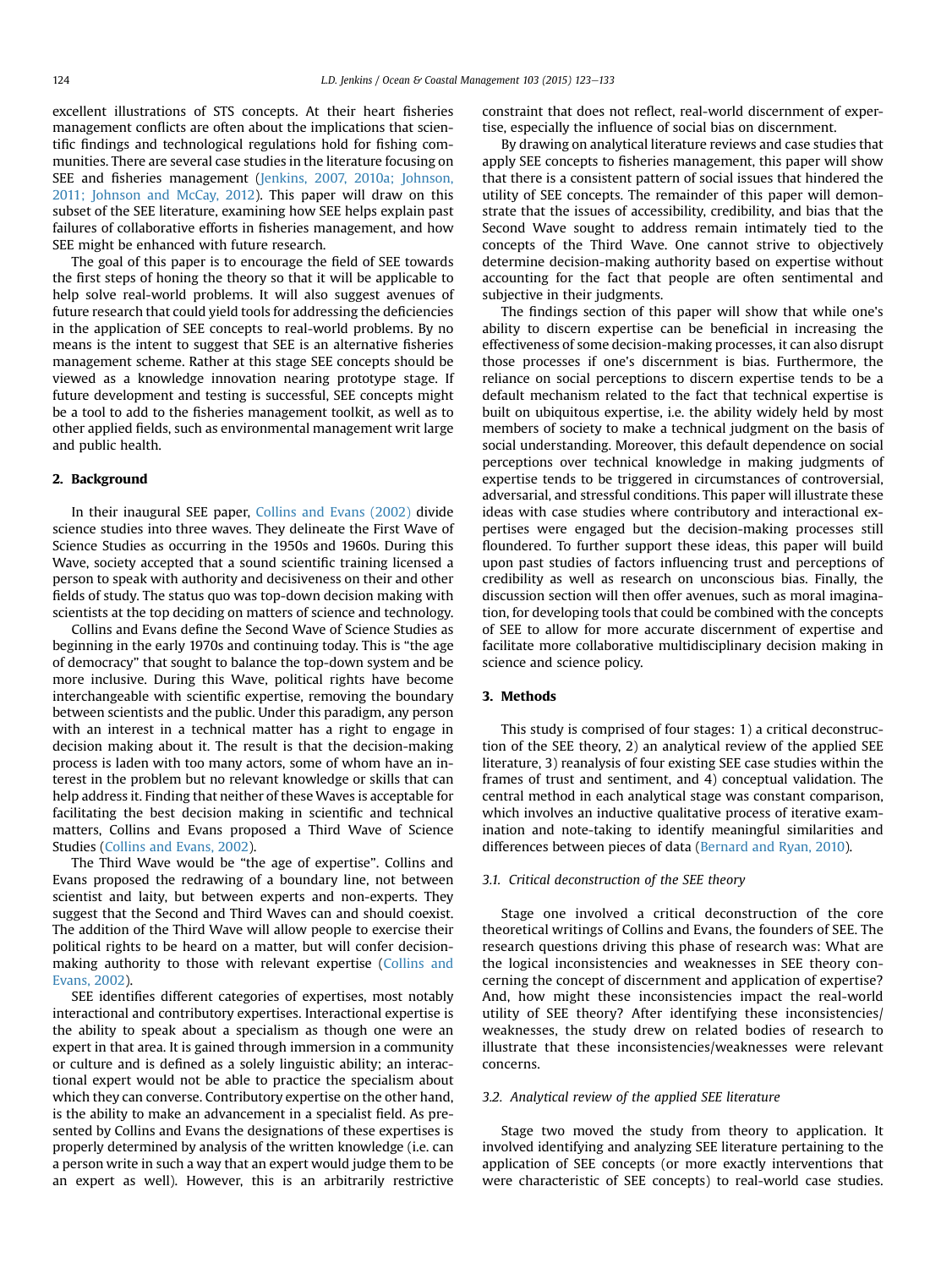Papers were identified from the publications list at the Expertise Project, $<sup>1</sup>$  a search on Web of Science for the term "interactional</sup> expertise", and an examination of references cited in known SEE papers. This list was further narrowed by selecting papers with case studies of multi-group science decision making in real-world situations, thus excluding theoretical or experimental papers. The research question guiding this phrase of research was: What factor(s) best account for the range of outcomes in SEE case studies? This stage of research yielded three research hypotheses:

H1: The inclusion of interventions characteristic of interactional expertise facilitates collaboration between groups.

H2: Judgments of expertise are based in part on sentiment.

H3: Issues of sentiment and latent distrust can cause collaborations to degrade even with the inclusion of interactional expertise.

#### 3.3. Reanalysis of SEE case studies

The third stage of research tested these hypothesis by reexamining four existing published case studies within the frames of trust and sentiment. Two of these case studies were added to the literature after the completion of phase two, which lends additional rigor to the analysis as they were not part of the literature review that yielded the hypotheses. The data included in the analysis of these two case studies was drawn primarily from the published papers with a few additional clarifying facts solicited directly from the corresponding author of the studies.

The remaining two case studies represent original work conducted by the author of this paper. Aspects of these two case studies have been published elsewhere, but this is the first treatment of them within the frames of trust and sentiment. One of these case studies examines the case of turtle excluder devices (TEDs) beginning in 1976 when research began to reduce incidental catch of sea turtles in fishing nets (i.e. bycatch). The final year, 1998, included in the TED case study was the last year of TED development before major changes in TED regulations. The second case study examines the tuna-dolphin problem and the surrounding activities between 1964 and 1981. The year 1964 was when dolphin bycatch was first brought to the government's attention while 1981 was the last year that a dolphin-conservation-technology-development program existed within the U.S. government.

For these two case studies, the author gathered data by examining inventions, conducting interviews, and analyzing documents. The author conducted forty-nine on-site, semi-structured and unstructured, in-person interviews with key informants. These interviews mostly occurred during five, two-week trips in 2003 and 2004. The sample population consisted of representatives from stakeholder groups, including federal and state policymakers and managers, scientists, inventors, as well as fishing industry and environmental-organization representatives. The author initially established a sample frame using a purposive sample of prominent individuals frequently mentioned in the literature pertaining to the study. The purposive sample led to a snowball sample; informants were asked to name other individuals who were knowledgeable about the case study and many of these were then interviewed ([Bernard, 2002](#page-9-0)).

The author also collected approximately seven hundred documents, including government reports, research records, memos, and personal letters from the key informants' archives. Most of these documents are publically available and all can be obtained from the author of this paper. The author analyzed the text of the interviews and documents in the spirit of grounded theory, allowing theories to grow out of categories of concepts that initially emerged from the analysis of the texts [\(Strauss and Corbin, 1998\)](#page-10-0). The author then linked the grounded theories that emerged from the case studies to existing theoretical frameworks, such as SEE, that offered compelling explanatory value.

#### 3.4. Conceptual validation

The final stage was validation, which is a requisite for a grounded theory approach to analysis [\(Bernard, 2002\)](#page-9-0). In this phase the findings from the analysis are presented to knowledgeable individuals for critique and validation, not unlike a peer-review. This phase may trigger further analysis and refinement of the theory. The validation for this study involved a review of an early manuscript by the corresponding author of the two other case studies and a presentation and question and answer session with SEE researchers attending the SEE annual meeting.

#### 4. Findings

#### 4.1. Deconstruction of the SEE theory

The deconstruction of SEE theory revealed that discrimination (i.e. discernment) of someone's level of expertise is vulnerable to social bias. In their 2002 paper Collins and Evans, introduce the concept of discrimination, which is the process by which people determine if purported experts are credible and truly have expertise relevant to the problem at hand. (Given that the everyday usage of "discrimination" has been maligned by its frequent association with negative social practices (e.g racism, sexism, ageism, etc.) a better term than "discrimination" might be "discernment." For disambiguation, the remainder of this paper will use "discernment" to refer to Collins and Evans concept of "discrimination" and will use "stereotypical" or "prejudice" to refer to the negative social practice of "discrimination.") In their subsequent writing, [Collins](#page-9-0) [and Evans \(2007\)](#page-9-0) expound on the concept of discernment, identifying additional categories of discernment, such as ubiquitous discernment and associated expertises, some of which rely on social perceptions.

With Ubiquitous [discernment], "the judgment turns on whether the author of a scientific claim appears to have the appropriate scientific demeanor and/or the appropriate location within the social networks of scientists and/or not too much in the way of political and financial interest in the claim." [Collins and](#page-9-0) [Evans \(2007\)](#page-9-0) acknowledge that this type of discernment can be "very unreliable because of the temptation to read too much into stereotypical appearances and stereotypical behavior." To illustrate this point they cite the past tendency to give "scientists in white coats" authority in a wide range of scientific matters, even those outside their area of expertise, because they had the appearance of knowledge and power.

However, more insidious than empowering those who are not qualified based on appearance and behavior, is the practice of disempowering those who are qualified based on appearance and behavior. For example, the progress of women in Science, Technology, Engineering, and Mathematics (STEM) fields is partly hindered by "a cultural expectation that math and science are for men" ([Gee, 2011; Stout et al., 2011\)](#page-9-0). Clearly if judgment of expertise rely in part on ubiquitous discernment, then women and other people groups that are the subject of social bias will be incorrectly discredited in some instances.

<sup>1</sup> [http://www.cardiff.ac.uk/socsi/contactsandpeople/harrycollins/expertise](http://www.cardiff.ac.uk/socsi/contactsandpeople/harrycollins/expertise-project/publications/index.html)[project/publications/index.html](http://www.cardiff.ac.uk/socsi/contactsandpeople/harrycollins/expertise-project/publications/index.html).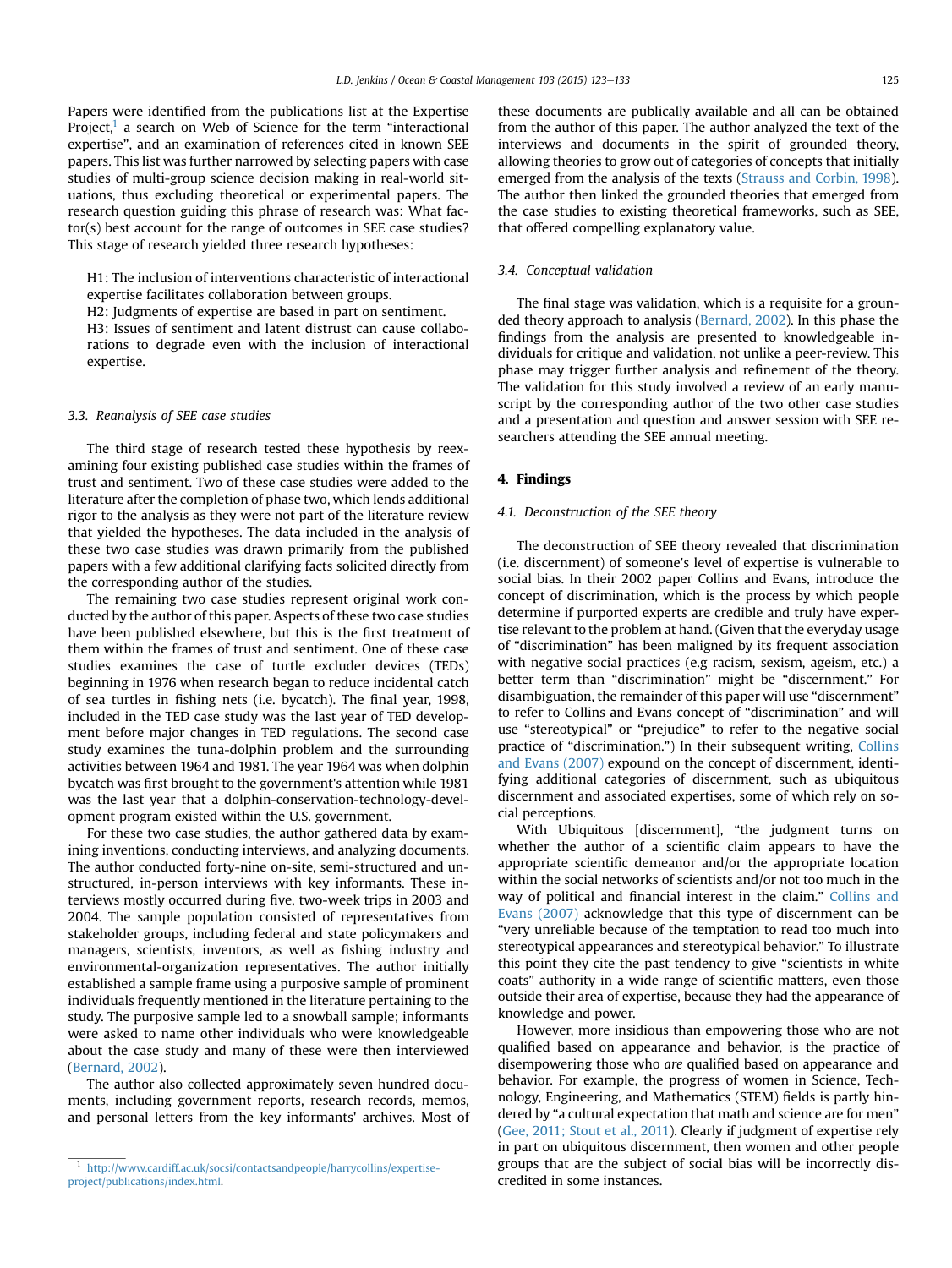

Fig. 1. Relationship between downward discernment and ubiquitous discernment, noting the avenue for potential social bias to factor into judgments.

[Collins and Evans \(2007\)](#page-9-0) identify abilities to discern that are based on a technical knowledge of an expertise. One of these abilities is called "downward [discernment]" in which a person with a higher level of expertise in a discipline judges the credibility of a person with a lower level of expertise in that discipline. This type of discernment is prevalent in STEM fields. But Collins and Evans also note that despite the ability to make judgments based on technical knowledge, "judgments on the basis of demeanor and social position are often made within science." They cite the criteria that some scientists use to judge the validity and relevance of other scientists' research; these criteria include the personality of the other scientist, where he or she works, and the size and prestige of that institution. All of these are social indicators more than technical ones. Collins and Evans also state that "ubiquitous expertise are the beginnings from which all other expertises are built."

So one can easily extrapolate that even individuals with the ability to make judgments based on technical (presumably more objective) information will still incorporate social more subjective information in their decisions (Fig. 1). This then is a mechanism through which people's ability to discern relevant problem-solving expertise can be hindered by their pre-existing social biases. Thus the utility of the concept of discernment would be improved if it was explicitly broadened to account for the influence of sentiment, in the fullest sense of the word (i.e. a complex combination of objective consideration, feelings and opinions). The concept of sentiment acknowledges that one's discernment of another's expertise and one's decision to interact with someone is a combination of emotion and intuition with all the vagaries of decision making that entails.

This is also a reason why interactional expertise can be insufficient for sustaining collaborations in contentious situations with disparate interest groups. Collins' and Evans' [\(2007\)](#page-9-0) themselves speculate that interactional expertise allows all conflicting parties to be at the negotiating table, but is insufficient to settle the conflict. But while Collins' and Evans' writings do touch on these points, their research to date has purposely avoided examining how social considerations can limit the utility of interactional expertise, treating them as idiosyncratic elements of individual cases [\(Collins](#page-9-0) [and Sanders, 2007\)](#page-9-0).

#### 4.2. Analytical review of the applied SEE literature

The analytical review of applied SEE literature showed that the utility of interactional expertise for improving collaboration is mediated by values, traditions, respect, and trust. A couple of case studies ([Carolan, 2006; Collins and Sanders, 2007\)](#page-9-0) have shown that the inclusion of interactional expertise into a science decisionmaking process increased communication and was sufficient for improving the process, while other case studies [\(Jenkins, 2007,](#page-9-0) [2010a; Johnson, 2011; Johnson and McCay, 2012\)](#page-9-0) have shown that interactional expertise only led to a brief improvement that was not ultimately sustained. Among this group of case studies the defining difference was the pre-existing and shared culture of values, traditions, and mutual respect or the lack thereof. For example, managers of large science projects used interactional expertise to communicate with scientists from different disciplines, facilitating the managers' ability to make informed technical decisions outside of their area of expertise ([Table 1](#page-4-0)). However, managers of large science projects are almost always "drawn from the ranks of scientists" and "they cleave to the same academic traditions and values" [\(Collins and Sanders, 2007](#page-9-0)). So in this case the gap between science managers and the scientists they manage is simply the difference of expertise, which interactional expertise can aptly bridge.

But, what if there are no shared values and traditions, as was the case in Carolan's study ([2006](#page-9-0)) of sustainable farmers and agricultural scientists? Here there was a mutual history of respect for the importance of each group's expertise, as was evident by multiple independent initiatives to seek each other's expertise. The issues that hindered cooperation between groups was that the scientists did not speak "farmer talk" and the farmers did not understand core principals of the scientific process. Again, interactional expertise was the tool that successfully bridged the divide ([Table 1\)](#page-4-0). If there is no shared culture or history of mutual respect, is interactional expertise still a sufficient tool for spanning the communication and cooperation divide between groups of experts?

Probing this phenomenon, it appears that in some cases SEE concepts are necessary but insufficient because while they address the factual aspects of how people discern and apply expertise, they do not account for the emotional and opinion-driven aspects (i.e. sentiment) that can be involved in this process [\(Table 1](#page-4-0)). This held true for the fisheries management case studies in which interactional expertise facilitated collaboration between fishers, scientists, and managers in the face of latent distrust [\(Jenkins, 2007, 2010a;](#page-9-0) [Johnson, 2011; Johnson and McCay, 2012](#page-9-0)). Unlike the management of major science projects the various expert groups in these case studies do not share values and traditions. Furthermore, unlike the relationship between farmers and agricultural scientists, the relationship between fishers and fisheries scientists and managers is often highly contentious and marked by long histories of distrust ([Table 1\)](#page-4-0) ([Dobbs, 2000; Finlayson, 1994; Jenkins, 2007, 2010a;](#page-9-0) [Johnson, 2011; Johnson and McCay, 2012](#page-9-0)). In all four cases, persistent negative sentiment and/or the occurrence of a fraught situation triggering the latent distrust led to the degradation of the collaboration.

#### 4.3. Case studies

The root of the contentious relationships around fisheries management in the United States dates back at least to the 1970s. Before this time the U.S. fisheries agency (then the Bureau of Commercial Fisheries and later the National Marine Fisheries Service) managed fisheries with the primary purpose of promoting their growth and expansion. Not surprisingly, this was generally a time of mutual respect and amicable relationships between fishers and fisheries scientists and managers. However, in the 1970s the U.S. Congress passed a number of new environmental and fisheries management laws, such as the Marine Mammal Protection Act of 1972 (MMPA), Endangered Species Act of 1973 (ESA), and the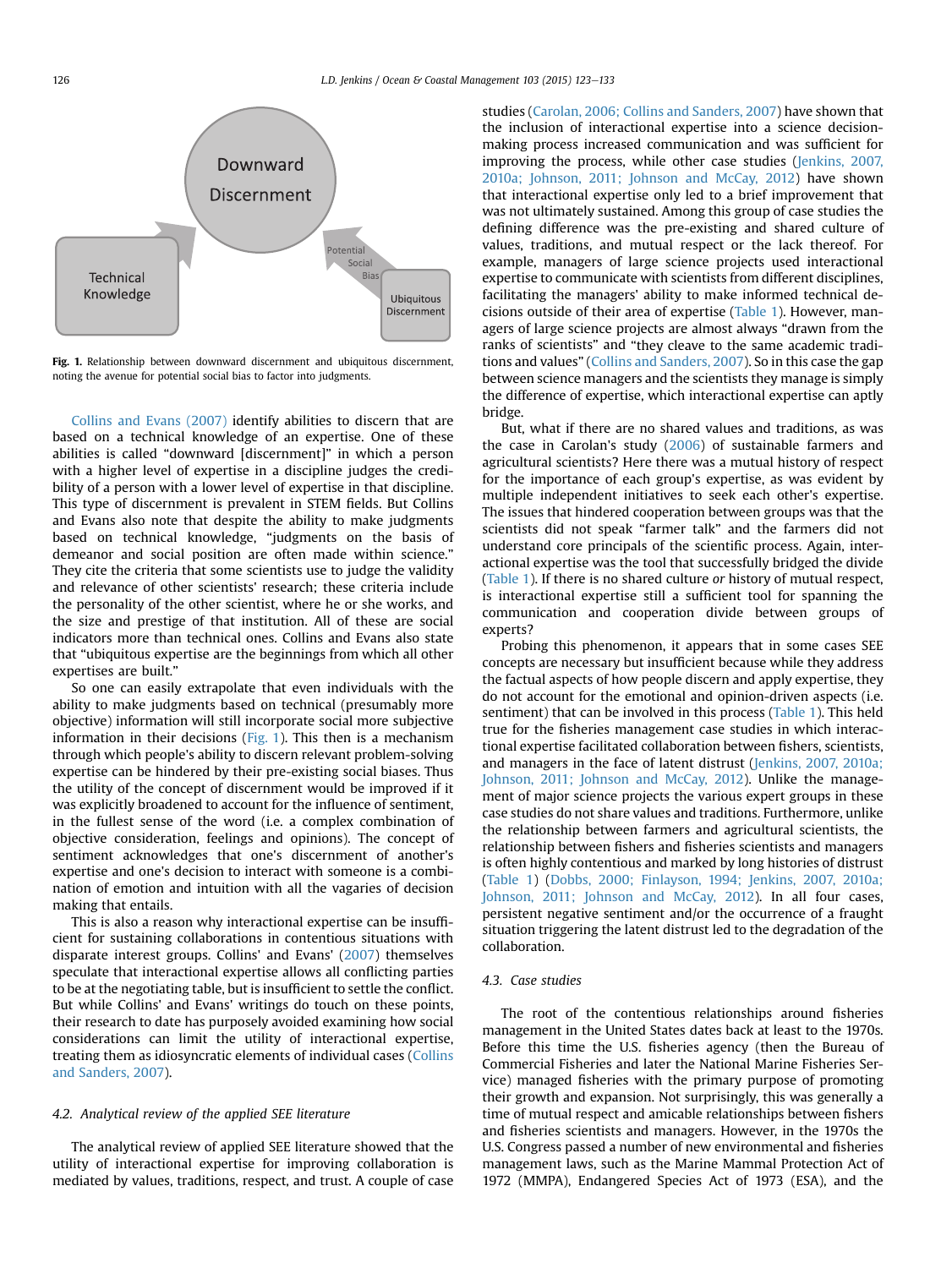<span id="page-4-0"></span>

| $\sim$ | $\sim$<br>. . |  |
|--------|---------------|--|
|        |               |  |

Summary of how SEE concepts and other elements can combine to lead to sustained or unsustained communication/collaboration.

| Study description                                                                                     | <b>Actors</b>                                   | Elements of discord                                                        | Elements of collaboration                                                                                                                         | Outcome                                                                                  |
|-------------------------------------------------------------------------------------------------------|-------------------------------------------------|----------------------------------------------------------------------------|---------------------------------------------------------------------------------------------------------------------------------------------------|------------------------------------------------------------------------------------------|
| Managing large<br>scientific projects<br>(Collins and Sanders, 2007)                                  | Project managers;<br>Research scientists        | Actors had different<br>disciplinary backgrounds                           | All actors were scientists and shared<br>the same academic traditions and<br>values; Referred expertise <sup>a</sup> ;<br>Interactional expertise | Projects proceeded forward<br>without major unresolved<br>conflict                       |
| Informing sustainable<br>agriculture (Carolan, 2006)                                                  | Sustainable farmers:<br>Agricultural scientists | Lack of shared technical<br>expertise and language                         | Mutual respect; Interactional<br>expertise                                                                                                        | Increased and sustained<br>communication in a research<br>team of farmers and scientists |
| Fisheries management<br>(Jenkins, 2007; Jenkins, 2010a;<br>Johnson, 2011; Johnson and<br>McCay, 2012) | Fishers; Managers/scientists                    | History of distrust; Lack of<br>shared technical expertise<br>and language | Interactional expertise                                                                                                                           | Temporary but unsustained<br>increase in collaboration                                   |

<sup>a</sup> Referred expertise occurs when skills that have been learned in one area are indirectly applied to another area.

Fishery Conservation and Management Act of 1976. These laws mandated that the National Marine Fisheries Service (NMFS) institute conservation practices that were sometimes in direct conflict with their other mission of promoting the growth of the fishing industry [\(Jenkins, 2007, 2010a\)](#page-9-0). Each of these Acts required the use of the "best available science" in making decisions. Fisher knowledge is often "qualitative, tacit, and anecdotal," [\(Johnson,](#page-9-0) [2011](#page-9-0)) so under this new regime their knowledge might not be considered valid expertise for use in science decision making ([National Research Council, 2004; Wilson and Degnbol, 2002\)](#page-9-0). Some fishers began to believe that the fisheries scientists did not recognize and respect their expertise. Likewise, some fisheries scientists and managers believed that fisher knowledge was no longer considered valid expertise for use in the shift to evidencebased- management decision regimes. These two factors among others were the seeds of distrust that led to an adversarial relationship between some fishers and fisheries scientists and managers in the United States [\(Jenkins, 2010a](#page-9-0)). Each of the following four case studies ([Table 2](#page-5-0)) center on fisheries management and apply the concepts of SEE, trust, and sentiment to explain the unfolding of events ([Jenkins, 2007, 2010a; Johnson, 2011; Johnson](#page-9-0) [and McCay, 2012\)](#page-9-0).

#### 4.3.1. Turtle excluder devices

 $^{2}$ Bycatch of sea turtles became a management issue for the United States' shrimp fishery after the listing of several sea turtle species under the ESA. NMFS has responsibility for managing marine fisheries and protecting sea turtles. In order to fulfill this responsibility, NMFS began research to invent a device to reduce sea turtle bycatch, which came in the form of a TED—a type of turtle escape hatch in the fishing net. The successful development of this device required contributory expertise in animal behavior and biology from scientists, in hydrology and engineering from engineers, and in fishing gear and procedures from fishers. However, for these groups to cooperate effectively they needed interactional expertise.

The need for interactional expertise became most evident in the testing of prototype TEDs that government scientists had designed. In order to test the prototype TEDs, NMFS hired commercial fishing vessels and crew. Many of the shrimpers who worked aboard these vessels believed they had relevant expertise to share about how to improve the TED's performance. But these shrimpers felt that their ideas were ignored. The perception was that NMFS personnel thought that they were experts in experimental gear modification and shrimpers were not. The reason for NMFS' resistance to shrimpers' ideas may be a result of NMFS' attempt to limit experimental variables as stated in this quote from a 1980 NMFS report:

an accurate estimate of trawl performance, particularly shrimp loss estimates, is difficult on vessels where full control cannot be exercised. Sources of error are introduced into the experimental design using a cooperative commercial fishing operation. In order to minimize the sources of error, the number of cooperative vessels must be kept at a level where the number of available qualified gear technologists can closely monitor each vessel's operation during the experiment ([Watson, 1980\)](#page-10-0).

This quote while justifiably emphasizing sound scientific method also essentially identifies the fishers as sources of error whose practices should be routinized and controlled to make the development of TEDs possible. Clearly, the two groups were not cooperating effectively, so Sea Grant interceded, providing interactional expertise.

Sea Grant is a change agency that engages with fishing communities on numerous issues, transferring new fishing technologies and educating the industry about new regulations. Most often Sea Grant serves to transfer information from NMFS to the fishing industry, to do so Sea Grant agents must speak the language of government scientists and managers as well as fishers. In other words, by virtue of their job description proficient Sea Grant agents are interactional experts. Sea Grant summarizes the work of its agents this way:

On-the-ground experts, located in every coastal and Great Lakes state, translate sound scientific information … Sea Grant's locally-based professionals … live in, and are intimately connected to, the communities they serve. As both trusted residents and coastal experts charged with providing balanced and reliable science-based information…<sup>3</sup>

This description contains all the key characteristics associated with interactional experts. Notably, Sea Grant agents are steeped in the community of practice and they have the ability to communicate information between various groups such as fishers, scientists, and policy-makers.

 $2$  For a full discussion of this case study read [Jenkins \(2010a\).](#page-9-0) The evolution of a trading zone: a case study of the turtle excluder device. Studies in the History and Philosophy of Science 41, 75-85, [Jenkins \(2010b\)](#page-9-0). Profile and influence of the successful fisher-inventor of marine conservation technology. Conservation & Society 8, 44-54.

<sup>&</sup>lt;sup>3</sup> Ouote from [http://www.mdsg.umd.edu/sites/default/](http://www.mdsg.umd.edu/sites/default/files/files/2011NationalFinal.pdf)files/files/ [2011NationalFinal.pdf](http://www.mdsg.umd.edu/sites/default/files/files/2011NationalFinal.pdf) accessed on November 12, 2013.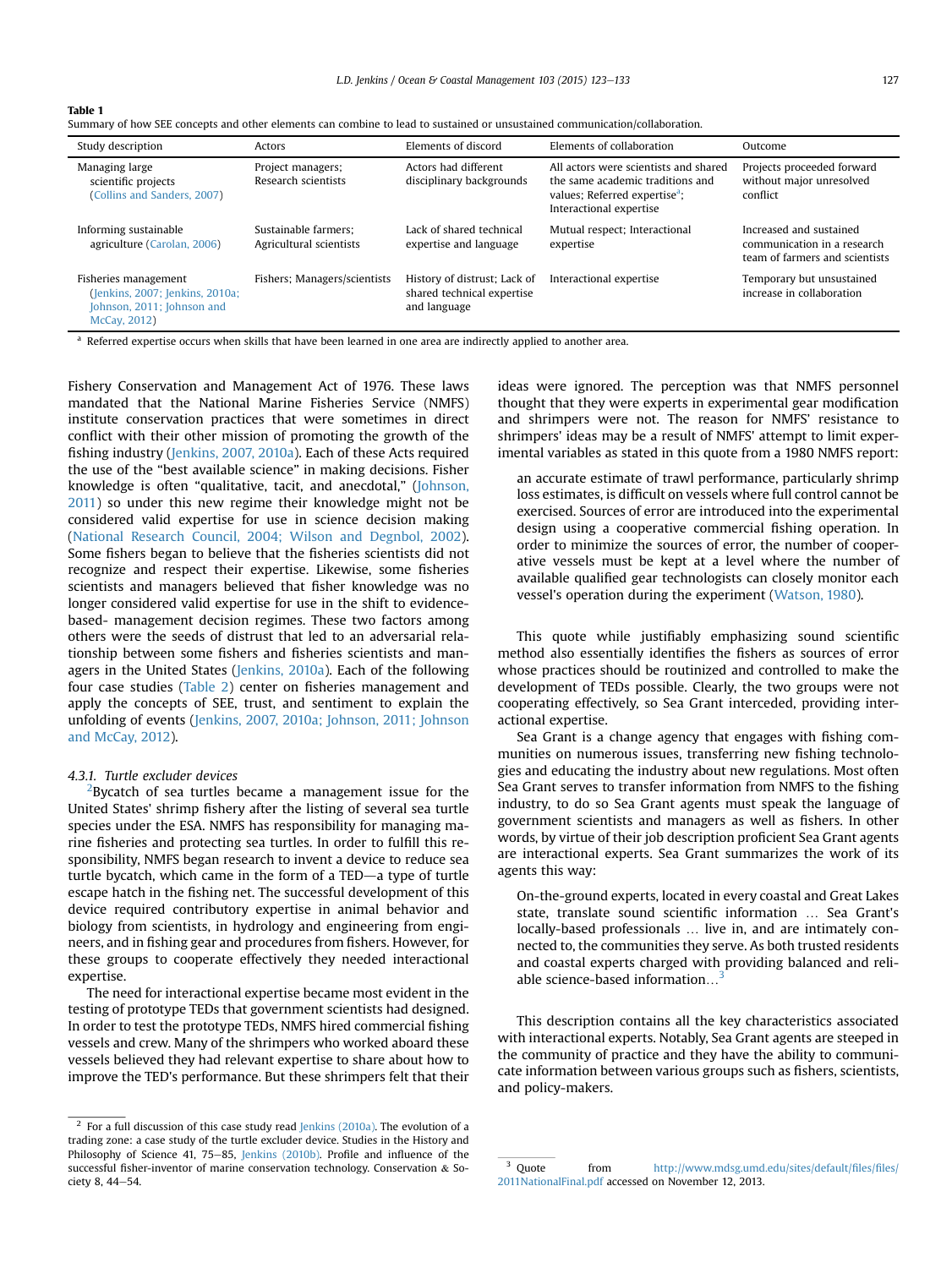#### <span id="page-5-0"></span>Table 2

Comparative summary of case study issues and evidence of interactional expertise and its insufficiency to sustain collaboration.

| Case study                  | Fisheries management issue                                                                                                                                                                                                                                  | Evidence of interactional expertise                                                                                                                                                                                                                                                                                         | Insufficiency of interactional expertise                                                                                                                                                                                                                                                                                                              |
|-----------------------------|-------------------------------------------------------------------------------------------------------------------------------------------------------------------------------------------------------------------------------------------------------------|-----------------------------------------------------------------------------------------------------------------------------------------------------------------------------------------------------------------------------------------------------------------------------------------------------------------------------|-------------------------------------------------------------------------------------------------------------------------------------------------------------------------------------------------------------------------------------------------------------------------------------------------------------------------------------------------------|
| Turtle excluder devices     | • Need to invent a bycatch reduction de-<br>vice to protect sea turtles required input<br>from shrimpers and scientists<br>shrimpers, so they developed ideas<br>separately                                                                                 | • Sea Grant agents are steeped in the<br>community of practice of and can<br>communicate between fishers and<br>scientists<br>• Initially scientists did not consult • Sea Grant agents translated anecdotal<br>evidence about the efficacy of shrimper-<br>invented TEDs into scientific proof of<br>performance           | • Decisions about which shrimp-invented<br>TEDs to develop were based on social<br>perceptions of inventors' reputations and<br>motives rather than technical merits<br>• Technical<br>communication<br>between<br>fishers and scientists provided by inter-<br>actional expertise could not overcome<br>the social divide of stereotypical attitudes |
| Tuna-dolphin problem        | • Need to invent a bycatch reduction de-<br>vice to protect dolphins required input<br>from fishers and scientists                                                                                                                                          | • A government scientist's extensive,<br>immersive, and hands-on fishing boat<br>experience led to interactional expertise<br>in fishing                                                                                                                                                                                    | • A government scientist's interactional<br>expertise could only mend distrustful<br>relationship between himself and fishers,<br>but not between other scientists and<br>fishers                                                                                                                                                                     |
|                             | • Public scrutiny and lack of government<br>transparency led to distrust between<br>scientists and fishers<br>• Cultural differences between scientists<br>and fishers about decision-making<br>authority                                                   | • A government scientist built relation-<br>ships and avenues of communication<br>with fishers<br>• A government scientist gathered and<br>refined fisher ideas to create four suc-<br>cessful bycatch reduction devices                                                                                                    | • Fishers continued to refer to other sci-<br>entists disparagingly and to exclude them<br>from their boats                                                                                                                                                                                                                                           |
| Illex squid fishery         | • Need to create a system to incorporate<br>fisher knowledge and improve real-time<br>assessment and management of Illex<br>squid fishery<br>• Lack of information yielded an inaccurate<br>assessment of the squid fishery that led to<br>an early closure | • The consultant was able to communicate<br>scientific information with nonscientists<br>and to communicate fishing industry's<br>concerns to scientists<br>• The lead scientist built trust with the<br>fishing industry by learning about the<br>fishery, asking the fishers questions, and<br>going out to sea with them | • The collaborative process was productive<br>and had merit, but participation in the<br>program declined because of persistent<br>trust issues<br>• When NMFS restricted a different fishery,<br>squid fishers stopped participating<br>because they feared the data they pro-<br>vided could lead to restrictions in their<br>fishery               |
| Trawl survey advisory panel | • Need to improve the bottom trawl survey<br>used to conduct population assessments<br>• Skepticism about the validity of popula-<br>tion assessments after NMFS used an<br>incorrectly configured survey trawl to<br>gather data                           | • Fishers and scientists had extensive pre-<br>vious experience in cooperative research<br>with each other<br>• The scientists could discuss fishing gear<br>and procedures knowledgeably with<br>fishers<br>• The fishers on the Panel could aptly talk<br>about technical matter with the scientists                      | • Distrust and lack of transparency eroded<br>the avenues of communication between<br>scientists and fishers<br>· Interactional expertise could not over-<br>come the damage caused by actions that<br>were viewed as cavalier, offensive, and<br>dismissive of fishers' knowledge                                                                    |

In the TED case, Sea Grant agents engaged with shrimpers, who had begun to develop new TEDs on their own, external to the NMFS TED invention system. They also interacted with NMFS about the continued refinement of NMFS-invented TEDs, which were large and cumbersome. Sea Grant agents recognized that for shrimpers to accept TEDs, the devices would need to be more practical for commercial use. Furthermore, they believed the best way to achieve this would be to bring shrimpers' TED ideas to the attention of NMFS scientists. So Sea Grant sponsored a demonstration event comparing a NMFS-invented TED with three shrimper-invented TEDs. Drawing on their interactional expertise and cultural understanding of the two groups, Sea Grant convinced shrimpers and government scientists to participate. During the demonstration Sea Grant collected data on the TEDs performance, effectively translating the shrimpers ideas and anecdotal evidence of performance into scientific proof that eventually led NMFS to approve all three shrimper-invented TEDs for commercial use. Subsequently, Sea Grant helped develop more collaborative TED research between NMFS and shrimpers. But the relationship was still fraught with issues around trust, credibility, and respect that hampered the overall effectiveness of the collaborations.

Even with the involvement of Sea Grant, to a degree NMFS was still resistant to shrimper ideas. One example is the case of a shrimper, who was a successful TED inventor, having created TEDs that are widely used. NMFS however claimed to have a personality conflict with this shrimper, who was known to doggedly pursue and advocate for his ideas, and did not collaborate with him. Often during the process of determining which proposed idea to further develop, NMFS would consider the reputation of the person proposing the idea. In another instance, NMFS refused to pursue an idea because the shrimper was unknown to the reviewers. The record of documents surrounding this event show that this shrimper offered a detailed history of his fishing experience and training in gear manufacturing to no avail. In another example, the idea of a shrimper was blocked from being forwarded to NMFS for consideration by a state official even though the official did not have the expertise relevant to evaluate the idea on its merits. The official blocked the idea, because he believed that based on past reputation, the shrimper who proposed it was "just trying to make trouble", but the official offered no critique of the merit of the idea itself. Moreover, several state and federal government personnel involved with the TED case referred to some shrimpers as "wheel-huggers" a disdainful term used to refer to shrimpers who inexpertly fishes with a no clear knowledge of or concern for how to use the gear properly. These examples reveal that assessments of people's expertise in the TED case were in part based on observation and rational judgment, but were also stereotypical and emotional. Furthermore, these instances illustrate situations when ubiquitous discernment based on social perceptions was employed, but when downward discernment drawing solely on technical expertise would have been more appropriate.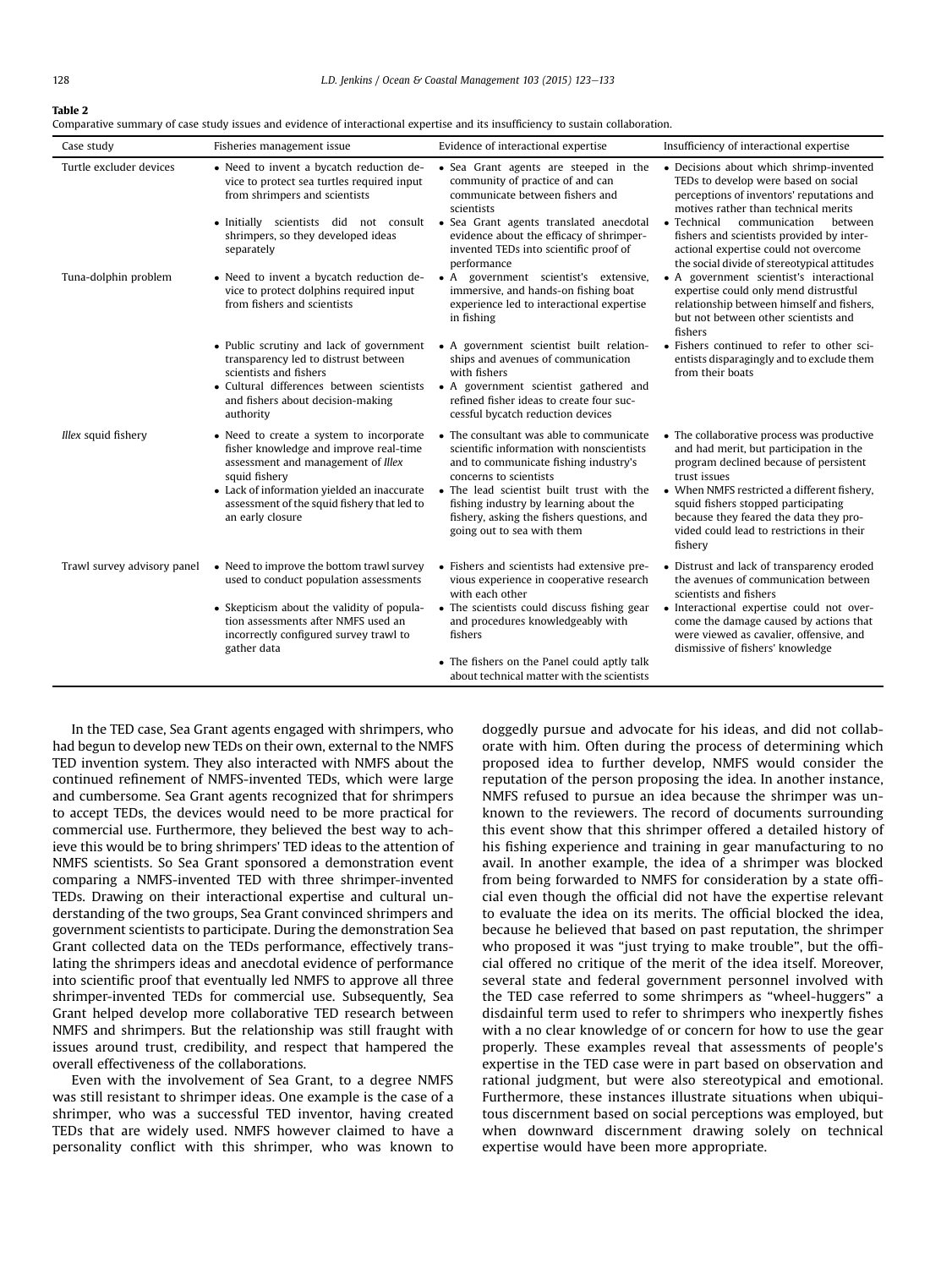#### 4.3.2. Tuna-dolphin problem

 $^4$ In the late 1960s the first reports of the large amount of dolphin bycatch and subsequent death by the tuna fishery began to surface in the media. In 1972 Congress passed the MMPA. One outcome of this legislation was an effort to prevent the bycatch and death of dolphins during tuna fishing. To achieve this goal of preventing dolphin bycatch, government and the fishing industry needed to work together. NMFS required the fishing knowledge and experience of the industry, and industry required the financial and scientific support of NMFS.

Unfortunately, several points of contention made it difficult for them to coordinate their actions. Concerned about negative media coverage and potential lawsuits from environmentalists, NMFS was secretive about its tuna-dolphin research. This lack of transparency led many fishers to question whether or not NMFS—which in the past had been a consistent advocate of fishery development—was truly committed to the continuance of the tuna fishery. Many NMFS personnel, on the other hand, believed that the majority of tuna fishers were not committed to fully addressing the dolphin bycatch problem. Distrust of each other's motives created an unstable foundation on which to build collaborative projects.

Furthermore, there was a fundamental cultural difference in how NMFS and the tuna industry determined rights to decisionmaking authority. NMFS treated academic credentials as the appropriate warrant for authority and decision-making power. Whereas, tuna fishers relied on superior fishing skills gained from experience at sea. Captains, who have almost monarchial authority while at sea, were now subject to the decisions of young NMFS staffers (known as gear technicians) with little commercial fishing experience. The fishers also felt that their opinions were not valued. As one senior participant put it "NMFS didn't listen to fishermen."

The tuna fishers affirmed that they viewed themselves as superior to the gear technicians in knowledge by referring to the technicians as "college kids" who learned most of what they knew on the job from the fishers. One well-respected fisher and gear inventor, collaborated with NMFS but refused to allow gear technicians on his boat. It seems that the captains were disgruntled by having these "kids" evaluate the merit of dolphin conservation technology prototypes that they might be required to use on their boats. Notably, the gear technicians did not have interactional expertise in fishing gear and procedures.

The tuna fishers did, however, embrace one NMFS scientist. He was often the only government employee allowed in some private tuna industry meetings. The tuna industry even appointed him to the advisory council of their research organization. Not surprisingly, he had interactional expertise that he acquired through years of immersing himself in fishing culture. For example, on one research expedition he spent three-fifths of one year at sea, which is on par with the at-sea schedule of many fishers. He claimed to have been on every type of fishing vessel on both coasts and to be the only government scientist with such wide experience of boats. The hands-on experience he acquired on these boats, assisting with their operations, amounted to the gaining of somatic tacit knowledge, (i.e. a skill-based knowledge embodied in the brain and body that is difficult to verbally articulate, such as how to ride a bike.)

This extensive experiential expertise helped further build his contributory expertise in marine engineering, while being immersed in fishing culture yielded interactional expertise. He applied the interactional expertise he gained to building a relationship with the tuna fishers and approaching them for ideas. He then used downward discernment, assessing ideas on their technical merits, to select the most promised ideas that he then refined by applying his contributory expertise in mechanical engineering. The outcome is compelling. In the span of five years, he invented four technologies for reducing dolphin bycatch, while all other successful inventors in the tuna-dolphin case study only invented one. His work was later credited as being pivotal for addressing dolphin bycatch in the tuna fishery.

Even though, the inclusion of interactional expertise via this government scientist made the tuna-dolphin research program more productive, contentious relationships among the fishers, gear technicians, and scientists still persisted, hindering a broader collaboration. The industry's implied sentiment toward gear technicians by their exclusionary actions and use of terms like "kids", shows how the tuna-dolphin collaborative research was hindered by sentiment even after the inclusion of interactional expertise through the one favored government scientist. Thus, this example illustrates that collaborations can still falter even when one person with interactional expertise provides an avenue of communication between contentious groups and downward discernment is appropriately applied using technical expertise only. These SEE tools when applied through one individual were still insufficient to overcome the disruptive effect of sentiment in contentious collaborations.

#### 4.3.3. Illex Squid Fishery

<sup>5</sup>Illex squid is a difficult fishery to manage. This species of squid only lives one year and the population levels vary widely from year to year, in part because of variable ocean conditions (a relationship that is poorly understood). To further compound the problem, Illex squid are highly migratory and the surveys NMFS uses to estimate population size do not cover the entire habitat range of the squid.

The end result of the poor information available for population assessments is that the yearly limit set for fishers to catch Illex squid can be grossly off the mark. This is believed to have been the case in 1998 when the squid fishery was closed early, because the fishers reached the limit set by the government. Evidence suggests that NMFS set the limit too low that year and that the closure was not necessary. This was a moment of crisis and a turning point in the management of the fishery. In this study [Johnson \(2011\)](#page-9-0) analyzes the outcome of an effort by both the fishing industry and NMFS to create a system that would better incorporate fisher knowledge and allow real-time assessment and management.

The squid fishing industry hired a fisheries scientist from a university as a consultant to conduct research to support real-time management. A NMFS scientist partnered with this consultant and the fishing industry to create a voluntary collaborative data collection program. The consultant was able to "recognize the value of fishermen and their knowledge and [was] able to communicate scientific information with nonscientists… [and was] able to communicate the industry's concerns to other scientists" [\(Johnson,](#page-9-0) [2011](#page-9-0)). These qualities marked the consultant as having interactional expertise. He also "helped foster trust, legitimacy, and buyin" ([Johnson, 2011](#page-9-0)) to the NMFS' effort to develop a real-time management system by being a conduit for expressing industry's thoughts and concerns about the process. However, this ability to exercise interactional expertise can be hindered if the consultant scientist is viewed as politically motivated or extremely passive or aggressive towards NMFS scientists. Again this highlights the importance of trust and credibility in applying interactional expertise.

<sup>&</sup>lt;sup>4</sup> For a full discussion of this case study read [Jenkins \(2007\).](#page-9-0) Bycatch: interactional expertise, dolphins and the US tuna fishery. Stud. Hist. Phil. Sci. 38, 698-712.

 $5$  For a full discussion of this case study read [Johnson \(2011\)](#page-9-0). Fishermen, Scientists, and Boundary Spanners: Cooperative Research in the US Illex Squid Fishery. Society & Natural Resources 24, 242-255.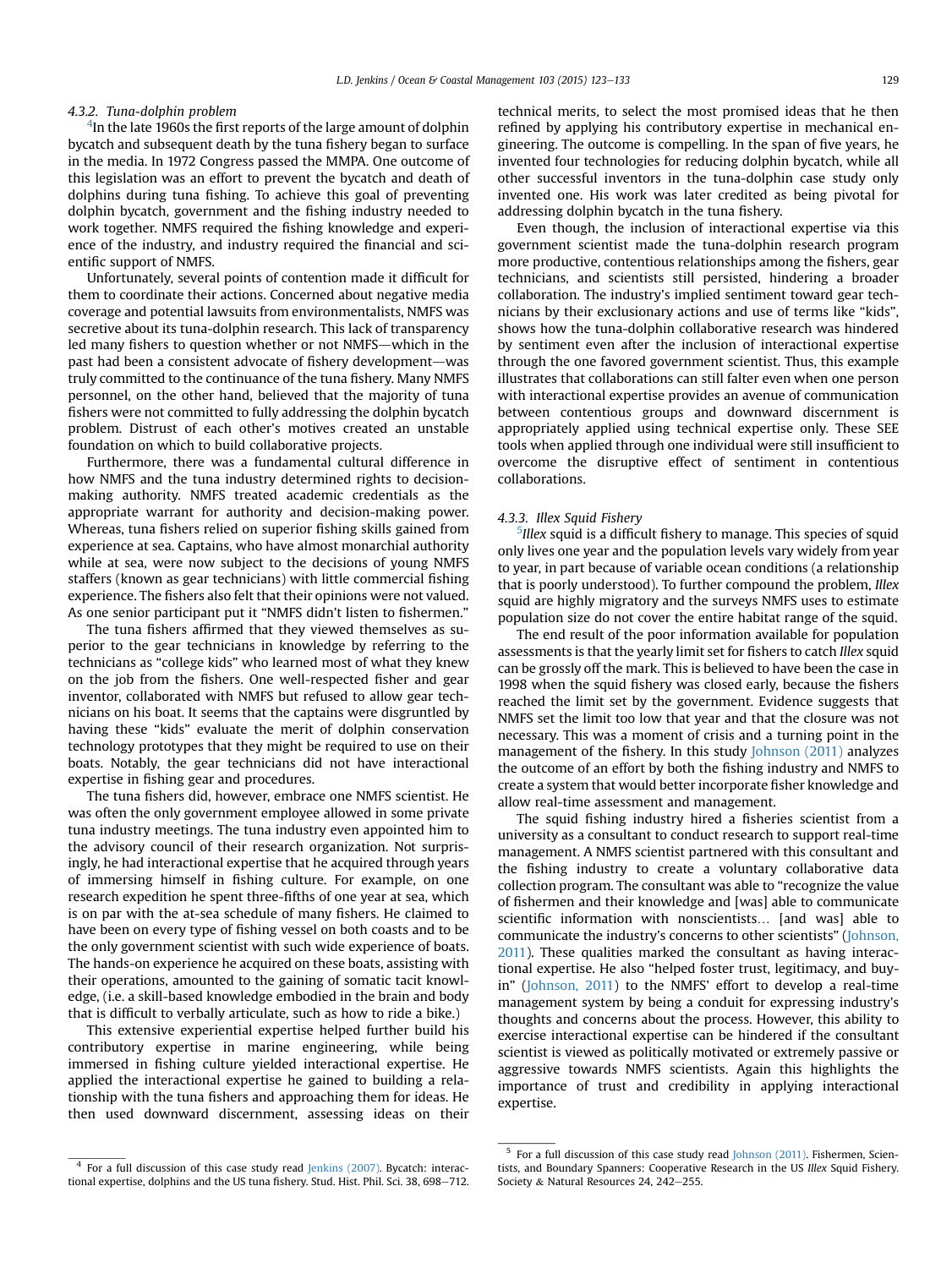Fishers who participated in the collaborative data collection program kept detailed records on their catches and provided squid samples as specimens for the NMFS scientists to collect biological data. The lead scientist built trust with the fishing industry by devoting time at the beginning of the project to learning about the fishery, asking the fishers questions, and going out to sea with them. Notably, these are also the types of activities that can eventually lead to gaining interactional expertise. This initial period of trust building paid off with an inaugural participation rate in the collaborative project of 63% of the fishing fleet in 1999. This rate peaked in 2001 at 67%, before hitting a low of 7% in 2003 ([Johnson,](#page-9-0) [2011\)](#page-9-0). Most of the informants who provided information about this case study agree that the collaborative process was productive and had merit. They credit the dramatic decline in participation to persistent trust issues, because fishers had "long-standing concerns that data may be used against them in the development of fishing regulations" [\(Johnson, 2011\)](#page-9-0).

When NMFS implemented regulations to restrict fishing areas in another fishery, squid fishers perceived that if NMFS restricted one fishery then it might restrict the squid fishery as well, resulting in a flare of latent distrust and a decline in project participation. Some may question whether distrust is a sentiment, but arguably, trust falls within the broad definition of sentiment i.e. a complex combination of feelings and opinions. In fact, scholars have argued that trust is characteristic of an emotion because it narrows the perception of facts so that a person readily accepts facts that support the sense of trust/distrust and resist facts that negate the sense of trust/ distrust [\(McLeod, 2011\)](#page-9-0). This case study clearly suggests that decline in fishers' participation was driven by a resurgence of negative opinions and distrust of NMFS' motive, in other words it is indicative of sentiment. Yet again, this case study illustrates how interactional expertise can temporarily improve the cooperation among groups, but in contentious and complex situations this effect fails to persist because of pre-existing negative sentiments.

#### 4.3.4. Trawl survey advisory panel

<sup>6</sup>There is a long standing debate between fishers and NMFS scientists about the appropriate use of a fishing gear, known as a bottom trawl, to survey fish populations. Fishers believe that the type of trawl that NMFS uses is outdated and that they tow the gear too slowly through the water. Furthermore, the fishers think that the gear should be modified (as the fishers do with their own gear) to better suit the different bottom types upon which it are used. Fishers argue that these problems lead to an underestimation of fish populations. In 2002, the brewing debate exploded into an incident that became known as "trawl gate", drawing reference to the infamous "Watergate" of the Nixon Administration. Like Watergate, trawl gate was perceived as being an incident of government misconduct followed by a purposeful effort of cover-up. In this case, a fisher noticed that the survey trawl was not configured according to NMFS' own standards and reported the problem to NMFS officials. NMFS did not confirm the error for two years. This built on a history of distrust and led to skepticism about the validity of population assessments and fisheries management recommendations.

[Johnson and McCay \(2012\)](#page-9-0) examines NMFS' response to the mounting crisis, which was to appoint an advisory panel to provide recommendations on the bottom trawl survey. The Trawl Survey Advisory Panel was comprised of fishers and scientists who had interactional expertise. They had extensive previous experience in cooperative research during which they were steeped in each other's professions. Thus, the scientists on the Panel did not have contributory expertise in fishing, but could discuss fishing gear and procedures knowledgeably with fishers. Likewise, the fishers on the Panel did not have contributory expertise in assessing fish populations, but could aptly talk about technical matters with the scientists.

Initially the Panel was collaborative and productive with the fishers and scientists accepting each other's objectives. The scientists strove towards a trawl design that would more accurately reflect modern fishing and fishers embraced maximizing data quality over maximizing the amount of fish caught. The Panel's collaborative work led to the construction and testing of a promising prototype for a new trawl system.

The collaborative momentum of the Panel stumbled when NMFS decided to test an alternative trawl without input from the fishers. NMFS was concerned that the Panel's trawl design would be too complex and would require constant adjustment. But the fishers were not concerned about this because they routinely adjust their fishing nets. NMFS' apprehension gave weight to fishers' concerns that the NMFS scientists did not have the contributory expertise to operate the trawl gear for the surveys. Moreover, the fishers felt that the scientists' unilateral decision was "cavalier" and "offensive" [\(Johnson and McCay, 2012\)](#page-9-0). They believed that the scientists ignored their contributory expertise in fishing and its full relevance for designing a trawl survey. Even though the Panel had worked together for three years, this incident triggered a resurfacing of distrust and skepticism. An open and respectful conversation among the Panel members and a refocusing on the original prototype trawl led to a short-lived recovery of the Panel.

Ultimately, however, the Panel disintegrated because of a persistent problem with the prototype's trawl doors (i.e. the part of the fishing gear responsible for holding the net open). After discussion and testing of various trawl doors, the Panel made a recommendation that NMFS did not implement and rather chose a door design that the fishers believed would extremely hinder the trawl's performance. The fishers thought that NMFS scientists were reinstating scientific privilege and disparaging fisher's expertise. In response the Panel chair, a fisher, stated, "We have got some major, major communication problems and a mistrust to a level that … There is zero communication between [NMFS] and the [Panel]" ([Johnson and McCay, 2012\)](#page-9-0).

Both of NMFS's unilateral decisions "created a space for Panel member speculation about hidden agendas … These speculations emerged because of the politically sensitive nature of the survey, and the long history of distrust that existed between fishers and scientists … [These] decisions … took place 'behind closed doors' and represented the dismissal of [fishers'] knowledge, including their interactional expertise" ([Johnson and McCay, 2012\)](#page-9-0). The authors of this study concluded that "the interactional expertise held by members of the Panel was not sufficient for the [Panel] to persist." It appears that the interactional expertise of the members while bona fide, was an insufficient tool to overcome the obstacle of negative sentiments.

#### 5. Discussion

All four case studies consistently showed that even in contentious situations interactional expertise holds value for science and science-policy decision making and can increase the collaboration among disparate groups [\(Table 2](#page-5-0)). The inclusion of interactional expertise increased the capability to communicate, introduced a way of translating information between groups operating in different paradigms and led to short-term improvements in collaboration. These are reasons why exploration of SEE concepts

 $6$  For a full discussion of this case study read [Johnson and McCay \(2012\)](#page-9-0). Trading expertise: The rise and demise of an industry/government committee on survey trawl design. Maritime Studies 11, [http://dx.doi.org/10.1186/2212-9790-1111-1114.](http://dx.doi.org/10.1186/2212-9790-1111-1114)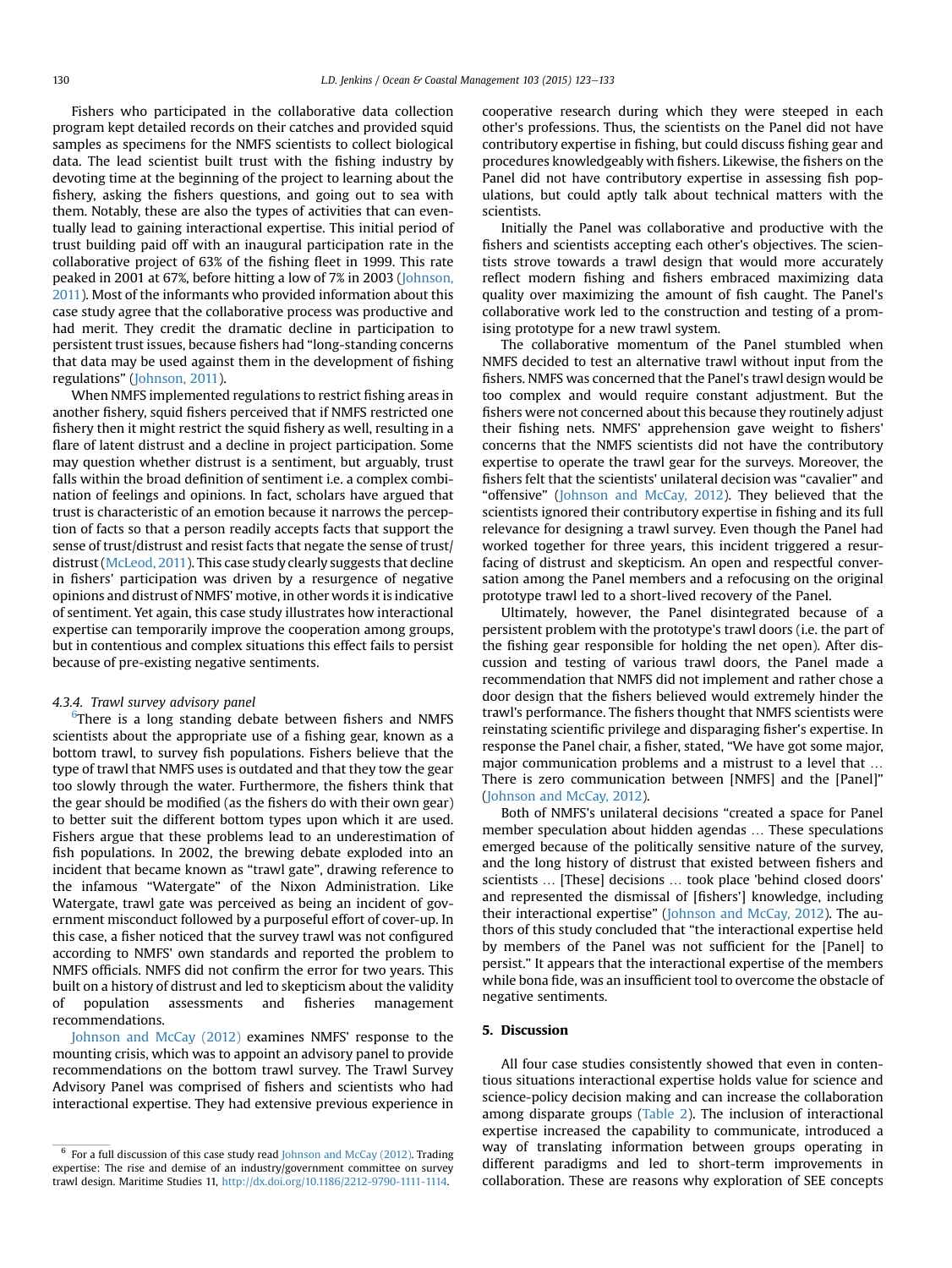and their potential application should continue to be pursued. Thus the findings of the case study are consistent with Hypothesis One: The inclusion of interventions characteristic of interactional expertise facilitates collaboration between groups. Hypothesis One was not falsified.

However in all four case studies the collaborations either remained troubled or eventually disintegrated, revealing the need to couple SEE concepts with other social science tools to sustain the collaboration when issues dealing with sentiment are encountered ([Table 2\)](#page-5-0). A likely explanation for why some collaborations persisted in a troubled state while others disintegrated, was the presence or absence of a legal mandate for action that required multi-group collaboration. In the two Johnson case studies in which the collaborations disintegrated, the impetus behind the collaboration was a voluntary management action. In the two Jenkins case studies that persisted, the management action was mandated by law, creating a compelling impetus to engage at some level even though the collaborations were greatly troubled.

However, in all cases sentiment was at the center of the degradation of relations between groups. The way fishers and governmental personnel referred to each other (e.g. wheel-huggers and kids) in the case studies was sentiment charged. The evidence reveals that assessments of people's expertise in part drew on downward discernment based on observation, rational judgment and technical expertise, but were also stereotypical and emotional social perceptions that indicate the use of ubiquitous discernment. Thus, the findings are consistent with Hypothesis Two: Judgments of expertise are based in part on sentiment. Hypothesis Two was not falsified. In this, the case studies are reminiscent of the perceptions of the expertise of Cumbrian sheep farmers following the Chernobyl disaster ([Wynne, 1989](#page-10-0)). In this case, scientists favored what proved to be inaccurate scientific tests over the intimate knowledge and expertise the farmers had about their land and sheep, resulting in unnecessary loss of livelihoods. There too, the experiential-based expertise unsupported by scientific credentials appears to have been given less weight than it should have been given.

Reliance on sentiment can result in accurate or inaccurate judgments of technical expertise, but either can have a negative impact on collaboration. Inaccurate judgments driven by sentiment are especially worrisome, because they artificially reduce the pool of relevant people and expertise available to address a problem. The TED case offers such an example. Letting their sentimental judgment rule, NMFS scientists did not initially include shrimpers in the invention network as collaborative peers, even though the shrimpers had contributory expertise.

On the other hand in the tuna-dolphin case, the fishers acknowledged the contributory expertise of NMFS scientists and accepted them as collaborative peers, but rejected the gear technicians as peers. The gear technicians initially had no expertise, but gained interactional expertise through the instruction of NMFS scientists and fishers. The problem was that the gear technicians conducted gear evaluations that fishers believed required contributory expertise. Furthermore, the gear technicians were granted decision-making authority as though they had contributory expertise and this authority was greater than fishers' authority in making decisions about the bycatch reduction devices. The fishers' sentiment was that the gear technicians had nothing to offer them but could cause them harm by collecting data that could paint a damning picture of dolphin mortality. Arguably this was an accurate judgment of the gear technicians expertise, but in response some fishers chose to limit their interaction with NMFS. A notable and more productive alternative action was when some fishers successfully created a collaborative structure that more appropriately aligned expertise with decision-making authority. One example was the inclusion of the one favored government scientist on the advisory board of the tuna industry's research organization. Thus the findings are consistent with Hypothesis Three: Issues of sentiment and latent distrust can cause collaborations to degrade even with the inclusion of interactional expertise. Hypothesis Three was not falsified.

#### 6. Tools to improve application of see concepts

How does one address something as instinctual and ambiguous as the role of sentiment in science and science-policy decision making? First, minimize the opportunity for sentiment to unduly influence decision making. A study of hiring practices in orchestras, showed that blind auditions increased the likelihood of women being hired and promoted ([Goldin and Rouse, 2000](#page-9-0)). Likewise, a blind review of TED ideas would have helped ensure that TED prototypes were evaluated on technical merit rather than impressions about the reputation or sincerity of the inventor. When possible, future evaluations of scientific or technical proposals, especially in situations with a history of contention, should employ blind evaluations as part of the evaluation process. This could easily be achieved during the review of written proposals by stripping identifying information from the proposal.

A second means of managing the role of sentiment in decisionmaking is to acknowledge the influence of sentiment on collaboration and employ mitigation measures. The literature on implicit bias offers some useful corollaries and tools in this regard. Largescale studies have shown that implicit bias is prevalent throughout society. One study found that people are implicitly bias in favor of white people, young people, able-bodied people, heterosexual people, and thin people. In the majority of categories of bias the level of implicit bias exceeded the level of explicit bias ([Nosek et al., 2007](#page-10-0)). In other words, even when people were aware that they were bias and reported it, the level of bias they unconsciously held was higher than the level of reported bias. Social factors such as class, power, and prestige, which are common divides between fishers, scientists, and managers, have also been shown to influence perceptions of scientific credibility [\(Whyte and](#page-10-0) [Crease, 2010\)](#page-10-0). These studies reveal that judgments about expertise and decision-making authority should be approached with caution and skepticism, even when the judgments appear rationale. Furthermore, arguably there is a need for an added degree of caution in complex and contentious situations, in which negative sentiments are likely to abound. Clearly the process of becoming an interactional expert in technical issues does not automatically address pre-existing biases and could even inadvertently instill biased means of assessing expertise.

Studies of implicit bias have shown several tools to be effective at reducing implicit bias, such as intergroup sharing of counterstereotypical beliefs [\(Sechrist and Stangor, 2001](#page-10-0)), purposefully thinking counterstereotypical thoughts ([Blair et al., 2001; Stewart](#page-9-0) [and Payne, 2008\)](#page-9-0), training and education programs [\(Kawakami](#page-9-0) [et al., 2000; Rudman et al., 2001](#page-9-0)), and viewing photographs of admired exemplars belonging to the group subject to stereotyping ([Dasgupta and Greenwald, 2001](#page-9-0)). However, some studies have shown that changes in implicit bias does not necessarily result in changes in explicit behavior and attitudes ([Dasgupta and](#page-9-0) [Greenwald, 2001; Dasgupta and Rivera, 2008\)](#page-9-0). Still other research has shown that when people suppress stereotypical thoughts or are externally pressured to reduce prejudice this can result in a rebound or backlash of anger or increased explicit and implicit prejudice ([Legault et al., 2011; Macrae et al., 1994; Plant](#page-9-0) [and Devine, 2001](#page-9-0)). There is much research that remains to be done in this area, but SEE researchers can begin to employ some of these tools in conjunction with interactional expertise to see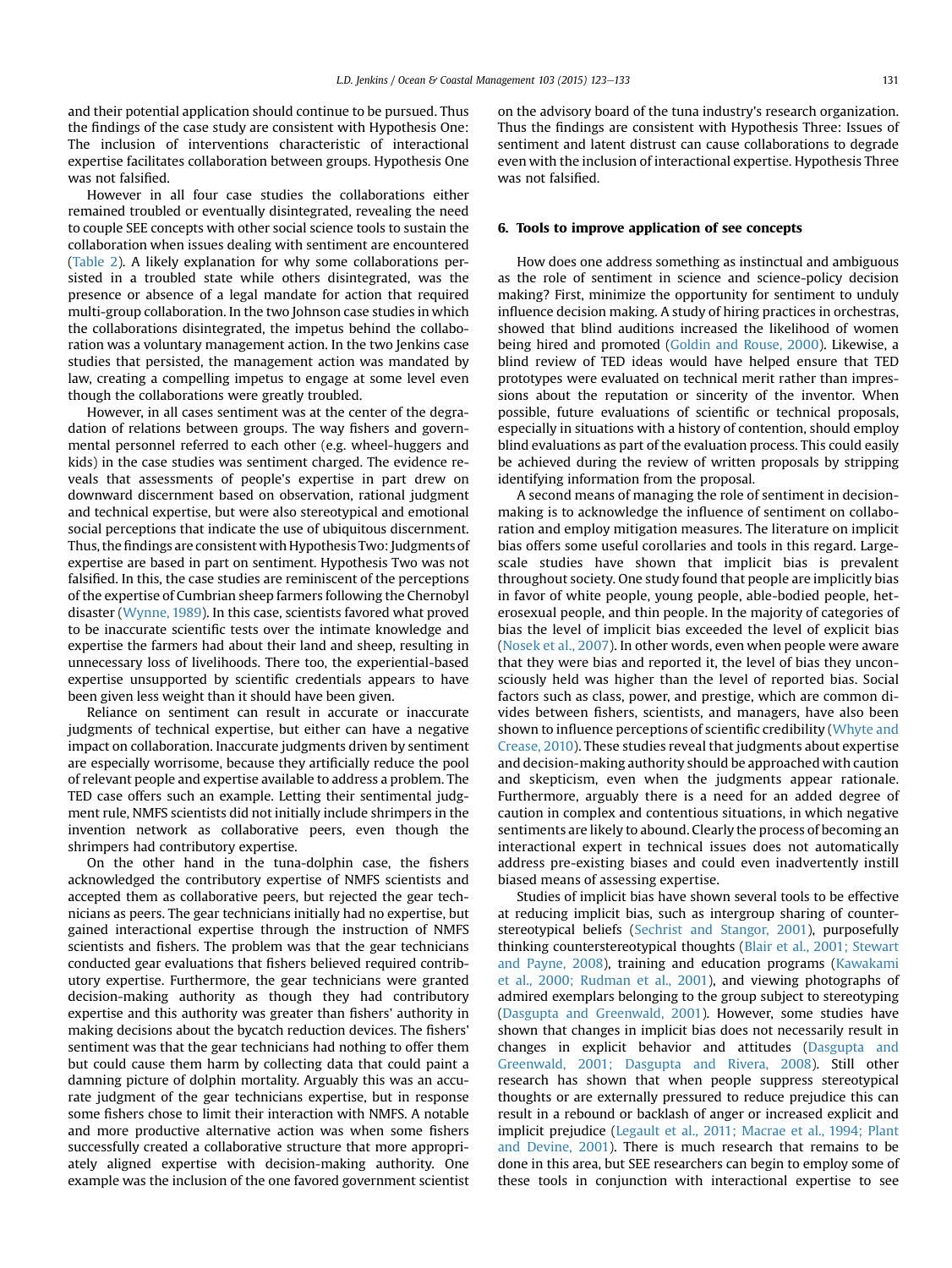<span id="page-9-0"></span>whether this multi-tool approach could sustain collaboration in contentious situations.

Another tool that SEE researchers should consider exploring as a means of sustaining collaborations enabled by interactional expertise is moral imagination (Gorman et al., 2012). Moral imagination is the equivalent of interactional expertise concerning values; it involves being able to 'step into the shoes' of a person from another group and see a situation from the perspective of the other person. Moral imagination requires a reflexive ability, because a person must be aware of his own perspective before being able to inhabit another's. Seeing one's perspective as valuesbased rather than necessarily an absolute truth allows a person to appreciate another point of view without having to agree with it. It also opens avenues for developing mutual overarching goals that aid collaboration. In addition, it opens up the possibility of evolving new shared values that transcend existing differences.

Developing moral imagination involves being steeped in the culture of another group over time. Studies have shown that brief interactions between groups can decrease implicit bias, but does not affect explicit behaviors or improve fisheries management outcomes (Dasgupta and Rivera, 2008; Pettigrew and Tropp, 2006; Young et al., 2013). Longer-term interaction, however, can increase trust and decrease explicit prejudice behaviors (Dasgupta and Rivera, 2008; Young et al., 2013). Moral imagination could especially be a useful tool for situations in which groups do not trust each other's motives, such as in the tuna-dolphin case study, or when value systems are in conflict, such as the trawl-survey case study.

The tools of blind reviews, moral imagination, and methods of reducing bias are simply a starting point for ways to improve application of SEE concepts. Coupling of tools like this with SEE concepts could improve collaborations, especially in often contentious situations such as fisheries management and other environmental issues. However, as SEE is still a young theory, much applied research must be conducted before any of these tools could be responsibly applied to fisheries management, or other real-world problems on a large scale. Moreover, these tools only begin to address the undue influence of sentiment through the inappropriate use of ubiquitous discernment rather than discernment based on technical expertise. They do not attempt to address encumbering issues with the overall science and science-policy decision-making processes themselves. This itself is a separate but worthwhile line of inquiry.

#### 7. Conclusion

This paper has shown that the theoretical concepts of SEE, such as interactional expertise, hold utility for addressing real-world problems, such as fisheries management. Interactional expertise can lead to collaboration, but those collaborations can be derailed when latent distrust is triggered in situations where the collaborators have a contentious history. These contentious collaborations are marked by sentiment-laden decision making and judgments of credibility that are based on the social perceptions fundamental to ubiquitous discernment rather than based on technical expertise. Combining the concepts of SEE with tools, such as blind reviews, moral imagination or those for mitigating implicit bias may help to sustain and improve these contentious collaboration. Future SEE case studies, should seek to couple these tools with the application of SEE concepts in order to empirically study the value of this toolkit approach for addressing real-world problems of science and science-policy decision making and environmental management.

#### Acknowledgments

Many thanks to the people who generously gave time for interviews. The author greatly appreciates the guidance of PhD Advisors, M Orbach and L. Crowder. The author is grateful to TWIG for their support. The author would also like to thank M. Gorman, K. Whyte, T. Johnson, and anonymous reviewers for their helpful reviews of early versions of the manuscript. The author acknowledges the National Science Foundation (NSF Award# 0322327) and the Oak Foundation for funding this research.

#### References

[Bernard, H.R., 2002. Research Methods in Anthropology: Qualitative and Quanti](http://refhub.elsevier.com/S0964-5691(14)00330-5/sref1)[tative Approaches. Altamira Press, Walnut Creek, CA](http://refhub.elsevier.com/S0964-5691(14)00330-5/sref1).

[Bernard, H.R., Ryan, G.W., 2010. Analyzing Qualitative Data: Systematic Approaches.](http://refhub.elsevier.com/S0964-5691(14)00330-5/sref2) [SAGE Publications, Inc, Thousand Oaks.](http://refhub.elsevier.com/S0964-5691(14)00330-5/sref2)

[Blair, I.V., Ma, J.E., Lenton, A.P., 2001. Imagining stereotypes away: the moderation of](http://refhub.elsevier.com/S0964-5691(14)00330-5/sref3) [implicit stereotypes through mental imagery. J. Pers. Soc. Psychol. 81, 828](http://refhub.elsevier.com/S0964-5691(14)00330-5/sref3)-[841.](http://refhub.elsevier.com/S0964-5691(14)00330-5/sref3) [Boyce, T., 2006. Journalism and expertise. J. Stud. 7, 889](http://refhub.elsevier.com/S0964-5691(14)00330-5/sref4)-[906.](http://refhub.elsevier.com/S0964-5691(14)00330-5/sref4)

- [Carolan, M.S., 2006. Sustainable agriculture, science, and the co-production of](http://refhub.elsevier.com/S0964-5691(14)00330-5/sref5) "expert" [knowledge: the value of interactional expertise. Local Environ. Int. J.](http://refhub.elsevier.com/S0964-5691(14)00330-5/sref5) Justice Sustain.  $11, 421-431$ .
- [Collins, H.M., 2004. Interactional expertise as a third kind of knowledge. Phe](http://refhub.elsevier.com/S0964-5691(14)00330-5/sref6)[nomenol. Cognit. Sci. 3, 125](http://refhub.elsevier.com/S0964-5691(14)00330-5/sref6)-[143.](http://refhub.elsevier.com/S0964-5691(14)00330-5/sref6)
- [Collins, H.M., 2007. Mathematical understanding and the physical sciences. Stud.](http://refhub.elsevier.com/S0964-5691(14)00330-5/sref7) [Hist. Philos. Sci. 38, 667](http://refhub.elsevier.com/S0964-5691(14)00330-5/sref7)-[685.](http://refhub.elsevier.com/S0964-5691(14)00330-5/sref7)
- [Collins, H.M., Evans, R., 2002. The third wave of science studies: studies of expertise](http://refhub.elsevier.com/S0964-5691(14)00330-5/sref8) [and experience. Soc. Stud. Sci. 32, 235](http://refhub.elsevier.com/S0964-5691(14)00330-5/sref8)-[296.](http://refhub.elsevier.com/S0964-5691(14)00330-5/sref8)
- [Collins, H.M., Evans, R., 2003. King Canute meets the Beach Boys: responses to the](http://refhub.elsevier.com/S0964-5691(14)00330-5/sref9) third wave. Soc. Stud. Sci. 33,  $435-452$ .
- [Collins, H.M., Evans, R., 2007. Rethinking Expertise. University of Chicago Press,](http://refhub.elsevier.com/S0964-5691(14)00330-5/sref10) [Chicago](http://refhub.elsevier.com/S0964-5691(14)00330-5/sref10).
- [Collins, H.M., Sanders, G., 2007. They give you the keys and say](http://refhub.elsevier.com/S0964-5691(14)00330-5/sref11) 'drive it!' managers, [referred expertise, and other expertises. Stud. Hist. Philos. Sci. 38, 621](http://refhub.elsevier.com/S0964-5691(14)00330-5/sref11)-[641.](http://refhub.elsevier.com/S0964-5691(14)00330-5/sref11)
- [Dasgupta, N., Greenwald, A.G., 2001. On the malleability of automatic attitudes:](http://refhub.elsevier.com/S0964-5691(14)00330-5/sref12) [combating automatic prejudice with images of admired and disliked in](http://refhub.elsevier.com/S0964-5691(14)00330-5/sref12)[dividuals. J. Pers. Soc. Psychol. 81, 800](http://refhub.elsevier.com/S0964-5691(14)00330-5/sref12)-[814](http://refhub.elsevier.com/S0964-5691(14)00330-5/sref12).
- [Dasgupta, N., Rivera, L.M., 2008. When social context matters: the in](http://refhub.elsevier.com/S0964-5691(14)00330-5/sref13)fluence of long[term contact and short-term exposure to admired outgroup members on im](http://refhub.elsevier.com/S0964-5691(14)00330-5/sref13)[plicit attitudes and behavioral intentions. Soc. Cogn. 26, 112](http://refhub.elsevier.com/S0964-5691(14)00330-5/sref13)-[123](http://refhub.elsevier.com/S0964-5691(14)00330-5/sref13).
- [Dobbs, D., 2000. The Great Gulf: Fishermen, Scientists, and the Struggle to Revive](http://refhub.elsevier.com/S0964-5691(14)00330-5/sref14) [the World's Greatest Fishery. Island Press, Washington, DC.](http://refhub.elsevier.com/S0964-5691(14)00330-5/sref14)
- [Evans, R., Plows, A., 2007. Listening without prejudice? Re-discovering the value of](http://refhub.elsevier.com/S0964-5691(14)00330-5/sref15) [the disinterested citizen. Soc. Stud. Sci. 37, 827](http://refhub.elsevier.com/S0964-5691(14)00330-5/sref15)-[853.](http://refhub.elsevier.com/S0964-5691(14)00330-5/sref15)
- [Finlayson, A.C., 1994. Fishing for Truth: a Sociological Analysis of Northern Cod](http://refhub.elsevier.com/S0964-5691(14)00330-5/sref16) [Stock Assessments from 1977 to 1990 Institute of Social and Economic](http://refhub.elsevier.com/S0964-5691(14)00330-5/sref16) [Research. Memorial University of Newfoundland, St. John's](http://refhub.elsevier.com/S0964-5691(14)00330-5/sref16).
- Gee, R., 2011. An unconscious bias: women in math and science. Turnstyle News. [http://turnstylenews.com/2011/03/09/an-unconscious-bias-women-in-math](http://turnstylenews.com/2011/03/09/an-unconscious-bias-women-in-math-and-science/)[and-science/](http://turnstylenews.com/2011/03/09/an-unconscious-bias-women-in-math-and-science/).
- [Goldin, C., Rouse, C., 2000. Orchestrating impartiality: the impact of](http://refhub.elsevier.com/S0964-5691(14)00330-5/sref18) "blind" auditions on female musicians. Am. Econ. Rev.  $90, 715-741$ .
- [Gorman, M.E., 2002. Levels of expertise and trading zones: a framework for](http://refhub.elsevier.com/S0964-5691(14)00330-5/sref19) [multidisciplinary collaboration. Soc. Stud. Sci. 32, 933](http://refhub.elsevier.com/S0964-5691(14)00330-5/sref19)-[938](http://refhub.elsevier.com/S0964-5691(14)00330-5/sref19).
- [Gorman, M.E., Jenkins, L.D., Plowright, R.K., 2012. Human interactions and sus](http://refhub.elsevier.com/S0964-5691(14)00330-5/sref20)[tainability. In: Cabezas, H., Diwekar, U. \(Eds.\), Sustainability: Multi-disciplinary](http://refhub.elsevier.com/S0964-5691(14)00330-5/sref20) [Perspectives. Bentham Open E-Books](http://refhub.elsevier.com/S0964-5691(14)00330-5/sref20).
- [Jasanoff, S., 2003. Breaking the waves in science studies: comment on H.M. Collins](http://refhub.elsevier.com/S0964-5691(14)00330-5/sref21) and Robert Evans, '[The third wave of science studies](http://refhub.elsevier.com/S0964-5691(14)00330-5/sref21)'. Soc. Stud. Sci. 33, [389](http://refhub.elsevier.com/S0964-5691(14)00330-5/sref21)-[400.](http://refhub.elsevier.com/S0964-5691(14)00330-5/sref21)
- [Jenkins, L.D., 2007. Bycatch: interactional expertise, dolphins and the US tuna](http://refhub.elsevier.com/S0964-5691(14)00330-5/sref22) fi[shery. Stud. Hist. Philos. Sci. 38, 698](http://refhub.elsevier.com/S0964-5691(14)00330-5/sref22)–[712.](http://refhub.elsevier.com/S0964-5691(14)00330-5/sref22)
- [Jenkins, L.D., 2010a. The evolution of a trading zone: a case study of the turtle](http://refhub.elsevier.com/S0964-5691(14)00330-5/sref23) [excluder device. Stud. Hist. Philos. Sci. 41, 75](http://refhub.elsevier.com/S0964-5691(14)00330-5/sref23)-[85.](http://refhub.elsevier.com/S0964-5691(14)00330-5/sref23)
- Jenkins, L.D., 2010b. Profile and influence of the successful fi[sher-inventor of marine](http://refhub.elsevier.com/S0964-5691(14)00330-5/sref24) [conservation technology. Conserv. Soc. 8, 44](http://refhub.elsevier.com/S0964-5691(14)00330-5/sref24)-[54](http://refhub.elsevier.com/S0964-5691(14)00330-5/sref24).
- [Johnson, T.R., 2011. Fishermen, scientists, and boundary spanners: cooperative](http://refhub.elsevier.com/S0964-5691(14)00330-5/sref25) research in the US illex squid fi[shery. Soc. Nat. Resour. 24, 242](http://refhub.elsevier.com/S0964-5691(14)00330-5/sref25)-[255](http://refhub.elsevier.com/S0964-5691(14)00330-5/sref25).
- Johnson, T.R., McCay, B.J., 2012. Trading expertise: the rise and demise of an industry/government committee on survey trawl design. Marit. Stud. 11 [http://](http://dx.doi.org/10.1186/2212-9790-1111-1114) [dx.doi.org/10.1186/2212-9790-1111-1114](http://dx.doi.org/10.1186/2212-9790-1111-1114).
- [Kawakami, K., Dovidio, J.F., Moll, J., Hermsen, S., Russin, A., 2000. Just say no \(to](http://refhub.elsevier.com/S0964-5691(14)00330-5/sref27) [stereotyping\): effects of training in the negation of stereotypic associations on](http://refhub.elsevier.com/S0964-5691(14)00330-5/sref27) [stereotype activation. J. Pers. Soc. Psychol. 78, 871](http://refhub.elsevier.com/S0964-5691(14)00330-5/sref27)-[888](http://refhub.elsevier.com/S0964-5691(14)00330-5/sref27).
- [Legault, L., Gutsell, J.N., Inzlicht, M., 2011. Ironic effects of antiprejudice messages:](http://refhub.elsevier.com/S0964-5691(14)00330-5/sref28) [how motivational interventions can reduce \(but also increase\) prejudice. Psy](http://refhub.elsevier.com/S0964-5691(14)00330-5/sref28)[chol. Sci. 22, 1472](http://refhub.elsevier.com/S0964-5691(14)00330-5/sref28)-1477
- [Macrae, C.N., Bodenhausen, G.V., Milne, A.B., Jetten, J., 1994. Out of mind but back in](http://refhub.elsevier.com/S0964-5691(14)00330-5/sref29) [sight](http://refhub.elsevier.com/S0964-5691(14)00330-5/sref29) - [stereotypes on the rebound. J. Pers. Soc. Psychol. 67, 808](http://refhub.elsevier.com/S0964-5691(14)00330-5/sref29)-[817.](http://refhub.elsevier.com/S0964-5691(14)00330-5/sref29)
- [McLeod, C., 2011. Trust. In: Zalta, E.N. \(Ed.\), The Stanford Encyclopedia of Philoso](http://refhub.elsevier.com/S0964-5691(14)00330-5/sref30)[phy. Spring, 2011 \(ed\).](http://refhub.elsevier.com/S0964-5691(14)00330-5/sref30)
- [National Research Council, 2004. Improving the Use of the](http://refhub.elsevier.com/S0964-5691(14)00330-5/sref31) "Best Scientific Information Available" [Standard in Fisheries Management. National Academies](http://refhub.elsevier.com/S0964-5691(14)00330-5/sref31) [Press, Washington, DC.](http://refhub.elsevier.com/S0964-5691(14)00330-5/sref31)